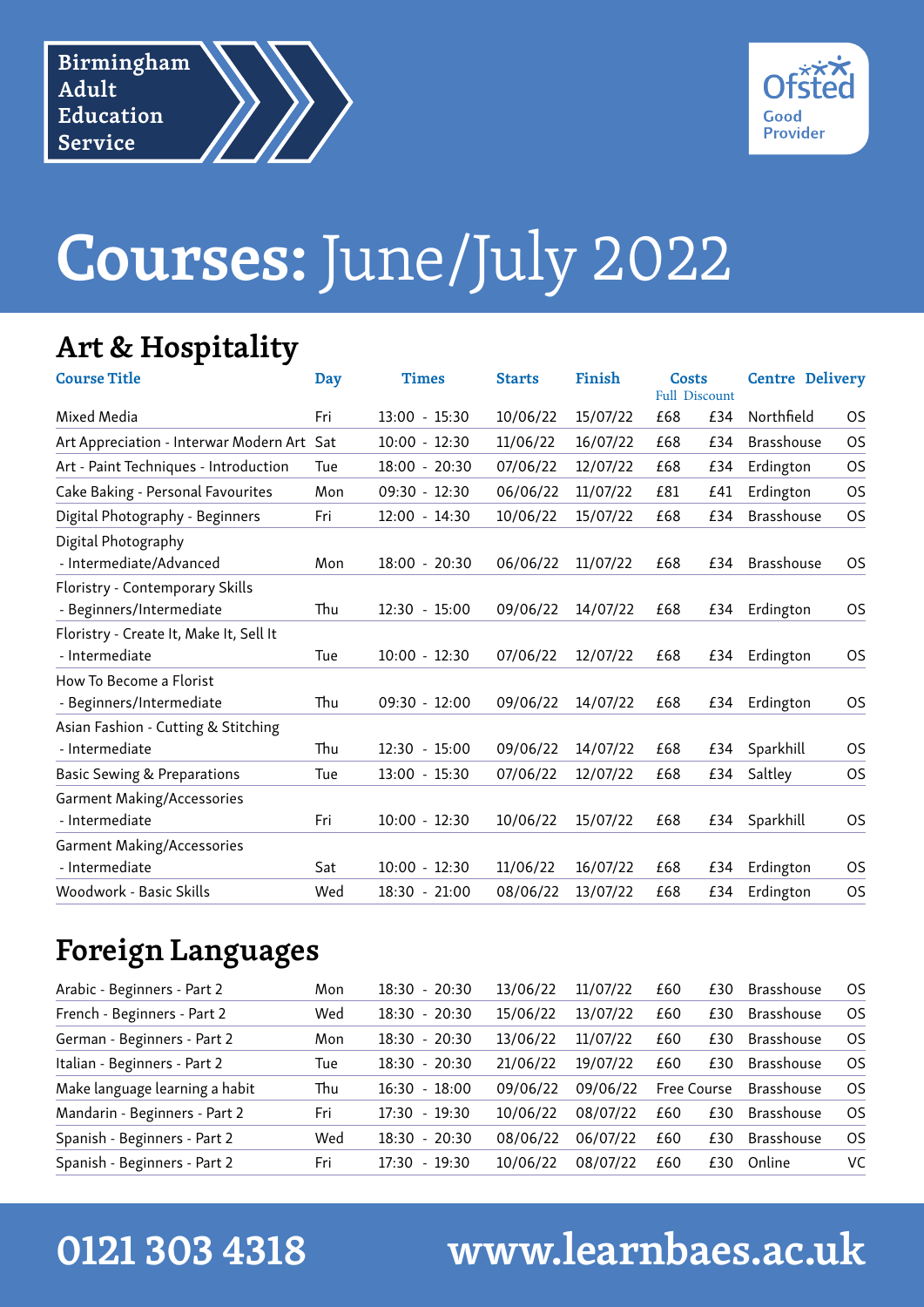## **English**

| <b>Course Title</b>                    | Day | <b>Times</b>    | <b>Starts</b> | Finish   | <b>Costs</b>       | <b>Centre Delivery</b> |           |
|----------------------------------------|-----|-----------------|---------------|----------|--------------------|------------------------|-----------|
| Functional Skills Taster - Entry Level | Wed | $12:30 - 15:00$ | 15/06/22      | 29/06/22 | <b>Free Course</b> | Online                 | VC        |
| Functional Skills Taster - Entry Level | Wed | $12:30 - 15:00$ | 29/06/22      | 13/07/22 | <b>Free Course</b> | Erdington              | <b>OS</b> |
| Functional Skills Taster - Level 1 & 2 | Tue | $18:00 - 20:30$ | 14/06/22      | 28/06/22 | <b>Free Course</b> | Online                 | VC        |
| Functional Skills Taster - Level 1 & 2 | Thu | $09:30 - 12:00$ | 16/06/22      | 30/06/22 | <b>Free Course</b> | Online                 | VC        |
| <b>GCSE Taster</b>                     | Mon | 09:30 - 12:30   | 13/06/22      | 27/06/22 | <b>Free Course</b> | Online                 | VC        |
| <b>GCSE Taster</b>                     | Mon | $18:00 - 21:00$ | 13/06/22      | 27/06/22 | <b>Free Course</b> | Online                 | VC        |
| <b>GCSE Taster</b>                     | Tue | 09:30 - 12:30   | 14/06/22      | 28/06/22 | <b>Free Course</b> | Saltley                | <b>OS</b> |
| <b>GCSE Taster</b>                     | Tue | $12:30 - 15:00$ | 14/06/22      | 28/06/22 | <b>Free Course</b> | Northfield             | OS        |
| <b>GCSE Taster</b>                     | Wed | $09:30 - 12:30$ | 15/06/22      | 29/06/22 | <b>Free Course</b> | Erdington              | <b>OS</b> |
| <b>GCSE Taster</b>                     | Tue | $12:30 - 15:30$ | 15/06/22      | 29/06/22 | <b>Free Course</b> | Erdington              | <b>OS</b> |
| <b>GCSE Taster</b>                     | Wed | $18:00 - 21:00$ | 15/06/22      | 29/06/22 | <b>Free Course</b> | Online                 | VC        |
| <b>GCSE Taster</b>                     | Thu | $12:30 - 15:00$ | 16/06/22      | 30/06/22 | <b>Free Course</b> | Aston                  | <b>OS</b> |
| English - Reading for Wellbeing        | Tue | $12:00 - 15:00$ | 12/07/22      | 12/07/22 | <b>Free Course</b> | Online                 | VC        |
| English - Story Telling                | Thu | $10:30 - 13:30$ | 07/07/22      | 07/07/22 | <b>Free Course</b> | Northfield             | <b>OS</b> |

### **Maths & Science**

| <b>Course Title</b>                     | <b>Day</b> | <b>Times</b>          | <b>Starts</b> | Finish   | <b>Costs</b>       | <b>Centre Delivery</b> |           |
|-----------------------------------------|------------|-----------------------|---------------|----------|--------------------|------------------------|-----------|
| Science                                 |            |                       |               |          |                    |                        |           |
| <b>Biology GCSE Taster</b>              | Thu        | 09:30 - 12:00         | 16/06/22      | 30/06/22 | Free Course        | Sparkhill              | <b>OS</b> |
| <b>Biology GCSE Taster</b>              | Thu        | 18:00 - 20:30         | 16/06/22      | 30/06/22 | <b>Free Course</b> | Online                 | VC        |
| Maths                                   |            |                       |               |          |                    |                        |           |
| Functional Skills Taster - Beginners    | Mon        | 12:30 - 15:00         | 13/06/22      | 27/06/22 | <b>Free Course</b> | Erdington              | <b>OS</b> |
| Functional Skills Taster - Beginners    | Tue        | 09:30 - 12:00         | 21/06/22      | 05/07/22 | Free Course        | Online                 | VC        |
| Functional Skills Taster - Intermediate | Mon        | 09:30 - 12:00         | 20/06/22      | 04/07/22 | Free Course        | Online                 | VC        |
| Functional Skills Taster - Intermediate | Tue        | 12:30 - 15:00         | 14/06/22      | 28/06/22 | Free Course        | Northfield             | <b>OS</b> |
| Maths - Preparation for GCSE            |            | Mon/Tue 18:00 - 20:30 | 06/06/22      | 12/07/22 | <b>Free Course</b> | Online                 | VC        |
| <b>GCSE Taster</b>                      | Mon        | 12:30 - 15:00         | 27/06/22      | 11/07/22 | Free Course        | Selly Oak              | <b>OS</b> |
| <b>GCSE Taster</b>                      | Tue        | $09:30 - 12:00$       | 28/06/22      | 12/07/22 | <b>Free Course</b> | Sparkhill              | <b>OS</b> |
| <b>GCSE Taster</b>                      | Wed        | $09:30 - 12:00$       | 29/06/22      | 13/07/22 | Free Course        | Online                 | VC        |
| <b>GCSE Taster</b>                      | Wed        | 12:30 - 15:00         | 29/06/22      | 13/07/22 | Free Course        | Online                 | VC        |
| <b>GCSE Taster</b>                      | Wed        | 18:00 - 20:30         | 29/06/22      | 13/07/22 | Free Course        | Online                 | VC        |
| <b>GCSE Taster</b>                      | Thu        | 12:30 - 15:00         | 30/06/22      | 14/07/22 | Free Course        | Erdington              | <b>OS</b> |
| <b>Bitesize Maths Courses</b>           |            |                       |               |          |                    |                        |           |
| Capacity conversion - litre or pint     | Mon        | 12:30 - 15:30         | 11/07/22      | 11/07/22 | Free Course        | Online                 | VC        |
| <b>Handling Ratios</b>                  | Mon        | 09:30 - 12:30         | 18/07/22      | 18/07/22 | Free Course        | Online                 | VC        |
| <b>Interest Calculation</b>             | Wed        | 09:30 - 12:30         | 13/07/22      | 13/07/22 | <b>Free Course</b> | Online                 | VC        |
| Learn Timestables                       | Mon        | $12:30 - 15:30$       | 18/07/22      | 18/07/22 | Free Course        | Online                 | VC        |
| Length conversion - metre or yard       | Tue        | 09:30 - 12:30         | 19/07/22      | 19/07/22 | <b>Free Course</b> | Online                 | VC        |
| Mental Arithmetic                       | Wed        | 12:30 - 15:30         | 20/07/22      | 20/07/22 | Free Course        | Online                 | VC        |
| Money conversion - pound or euro        | Thu        | 09:30 - 12:30         | 14/07/22      | 14/07/22 | Free Course        | Online                 | VC        |
| Real world baking                       | Tue        | 09:30 - 12:30         | 12/07/22      | 12/07/22 | Free Course        | Sparkhill              | <b>OS</b> |
| Real world shopping                     | Tue        | 12:30 - 15:30         | 12/07/22      | 12/07/22 | Free Course        | Online                 | VC        |
| Understanding loan sharks               | Mon        | 12:30 - 15:30         | 11/07/22      | 11/07/22 | Free Course        | Online                 | VC        |
| Understanding tax and NI deductions     | Wed        | 12:30 - 15:30         | 13/07/22      | 13/07/22 | Free Course        | Online                 | VC        |
| Weight conversion - gram or ounce       | Fri        | 09:30 - 12:30         | 15/07/22      | 15/07/22 | <b>Free Course</b> | Online                 | VC        |
|                                         |            |                       |               |          |                    |                        |           |

2 Information & Enquiries Call: 0121 303 4318 Email: information@baes.ac.uk Visit: www.learnbaes.ac.uk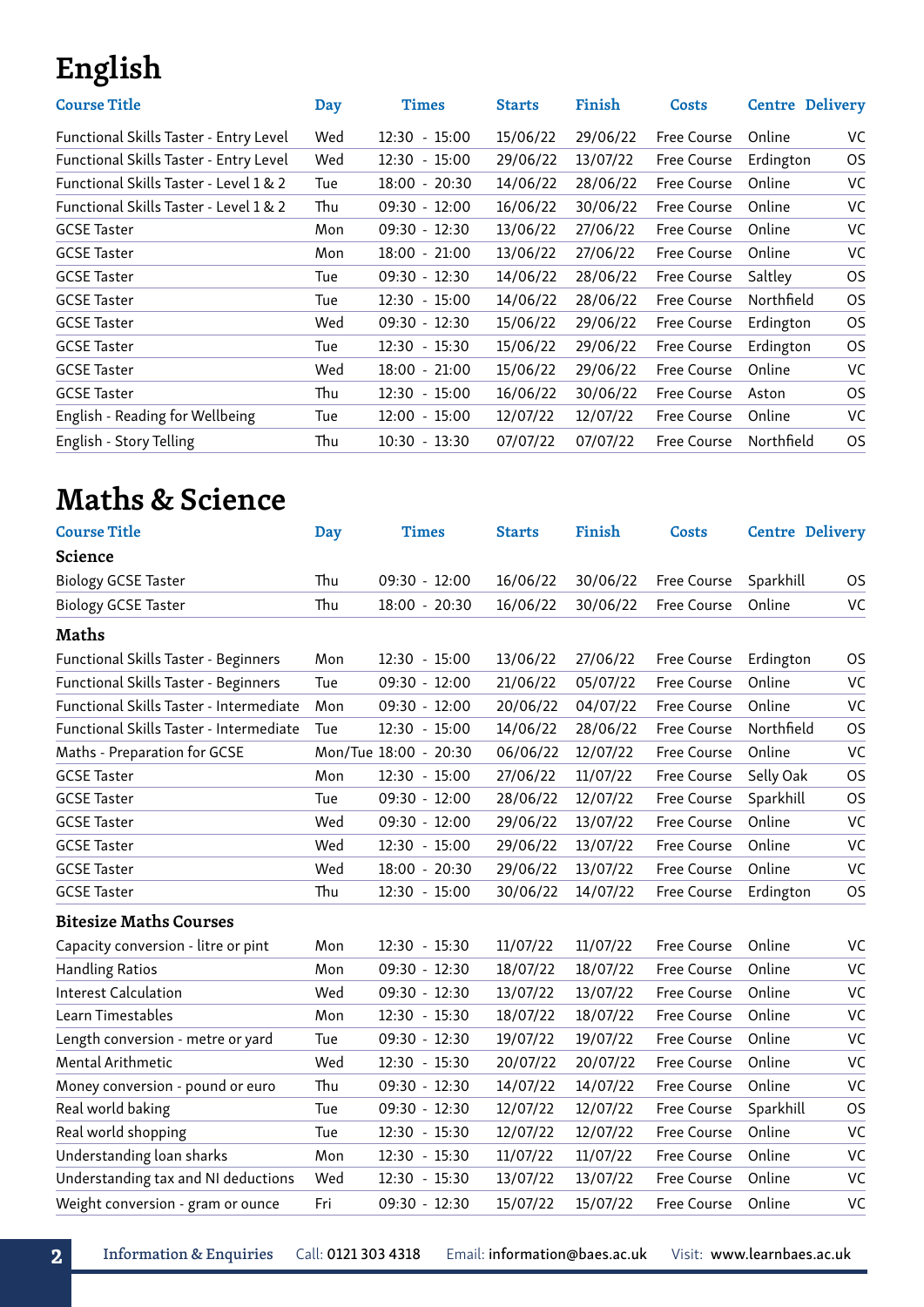

### Food & Beverage Assistants

Kitchen Porters

Stores Assistants

Food Preparation Assistants

Distributions Crew

Cleaning Crew

**June** Course

## **Recruiting for Hospitality jobs NOW!**

### With jobs available from 3 weeks to 3 months, make **Birmingham 2022** work for you

#### Do you want to take advantage of the great employment opportunities that the Commonwealth Games will be bringing to Birmingham?

Join our two week course and meet the companies who are looking to recruit staff. We will make sure you have the skills and qualifications you need to get noticed.

#### Course details

As part of the training course you will complete the following: Qualifications: Award in Food Safety - Level 2 Workskills: Customer Service, Food Hygiene Soft skills: Employability & Communication skills

#### Venue: Brasshouse Language Centre,

1st Floor Library of Birmingham, Centenary Square, B1 2ND Initial Assessments: Wednesday 15 June 2022, 09:30 – 12:00 Course Dates: Monday 20 June - Friday 1 July 2022 Days & Times: Monday – Friday, 09:30 – 15:00

#### Interested? Want to book your place?

For more information and to book an assessment call Jo Gayle on 07892 785231 or email information@baes.ac.uk

**Birmingham Adult Education Service**





#### **Eligibility**

Aged over 19 (on 31/08/21) Lived in the UK / EU for 3 years Available to attend all of the course



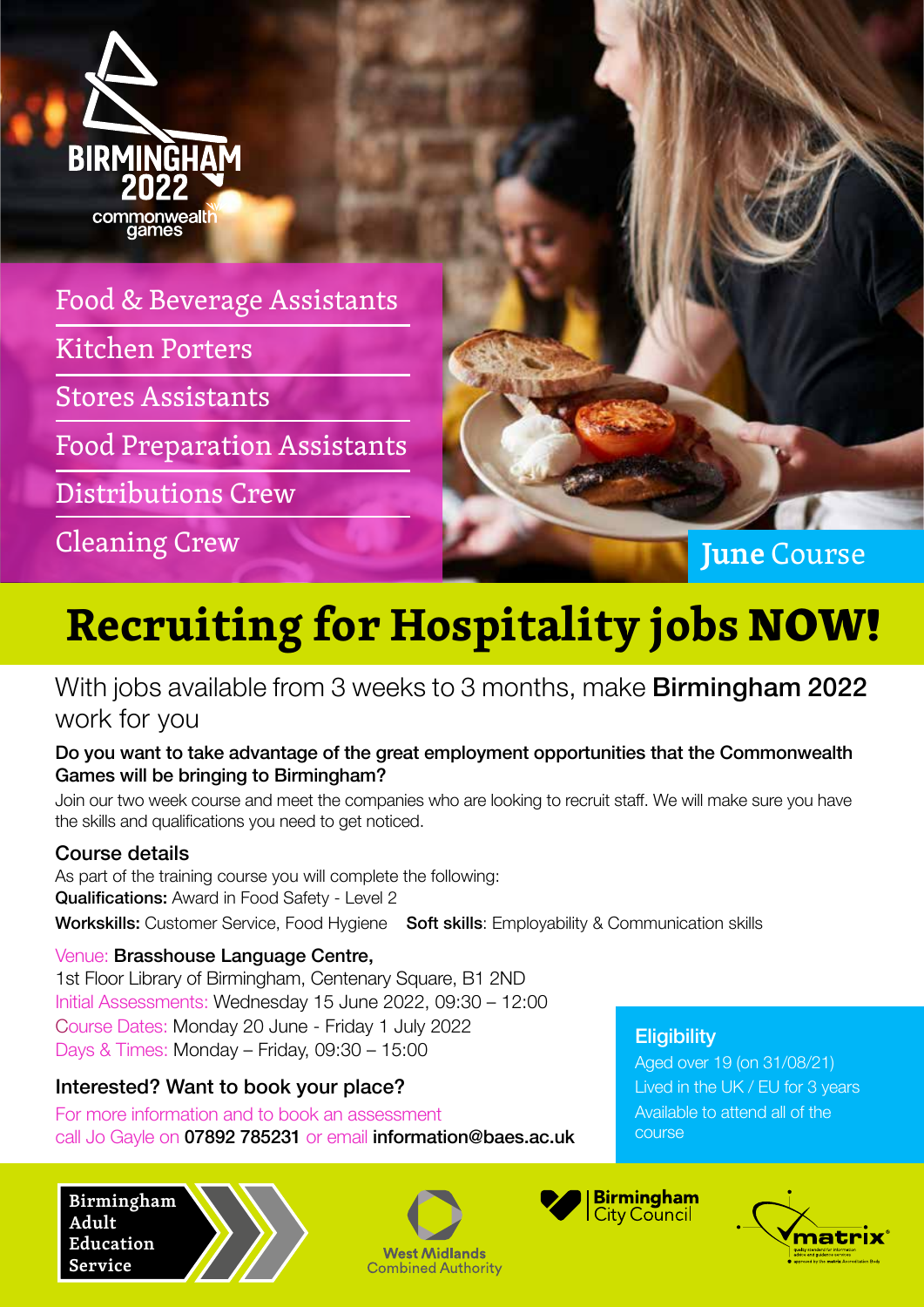## **English for Speakers of Other Languages (ESOL)**

| <b>Course Title</b>              | Day | <b>Times</b>          | <b>Starts</b> | Finish                               | Costs<br><b>Full Discount</b> |            | <b>Centre Delivery</b> |
|----------------------------------|-----|-----------------------|---------------|--------------------------------------|-------------------------------|------------|------------------------|
| Pre-Entry (My Community Project) |     | Wed/Thu 09:15 - 11:45 |               | 08/06/22 14/07/22 £135 £68 Sparkhill |                               |            | OS.                    |
| Pre-Entry (My Community Project) |     | Wed/Thu 12:30 - 15:00 |               | 08/06/22 14/07/22 £135 £68 Selly Oak |                               |            | OS.                    |
| Entry 1 (My Community)           |     | Mon/Tue 12:30 - 15:00 |               | 06/06/22 11/07/22                    | £248                          | £124 Aston | OS.                    |

### **I.T. & Business**

| <b>Course Title</b>                  | <b>Day</b> | <b>Times</b>                   | <b>Starts</b> | Finish   | <b>Costs</b><br><b>Full Discount</b> | <b>Centre Delivery</b>  |           |
|--------------------------------------|------------|--------------------------------|---------------|----------|--------------------------------------|-------------------------|-----------|
| <b>Accounts</b>                      |            |                                |               |          |                                      |                         |           |
| AAT - Foundation Award in Accounting |            |                                |               |          |                                      |                         |           |
| Software - Level 2 (Award)           |            | Mon/Tue 09:30 - 15:00          | 06/06/22      | 04/07/22 | £203                                 | Free Brasshouse         | <b>OS</b> |
| <b>Essential Digital Skills</b>      |            |                                |               |          |                                      |                         |           |
| <b>Stepping Stones</b>               |            |                                |               |          |                                      |                         |           |
| to Essential Digital Skills          | Thu        | 12:30 - 15:00                  | 09/06/22      | 28/07/22 | Free Course                          | Selly Oak               | <b>OS</b> |
| Entry 3 Award                        | Mon        | 09:30 - 12:30                  | 06/06/22      | 27/06/22 | <b>Free Course</b>                   | Online                  | VC        |
| Entry 3 Award                        | Tue        | 12:30 - 15:30                  | 07/06/22      | 28/06/22 | Free Course                          | Online                  | VC        |
| Entry 3 Award                        | Tue        | 09:30 - 15:00                  | 07/06/22      | 26/07/22 | Free Course                          | Northfield              | <b>OS</b> |
| Entry 3 Award (ESOL Friendly)        | Thu        | 09:30 - 12:00                  | 09/06/22      | 14/07/22 | <b>Free Course</b>                   | Aston                   | OS        |
| Entry 3 Award (ESOL Friendly)        | Thu        | 09:30 - 12:00                  | 09/06/22      | 14/07/22 | <b>Free Course</b>                   | <b>Brasshouse</b>       | <b>OS</b> |
| Entry 3 Award (ESOL Friendly)        | Thu        | 09:30 - 12:00                  | 09/06/22      | 14/07/22 | Free Course                          | Saltley                 | <b>OS</b> |
| Entry 3 Award (ESOL Friendly)        | Thu        | 09:30 - 12:00                  | 09/06/22      | 14/07/22 | Free Course                          | Sparkhill               | <b>OS</b> |
| Level 1 Certificate                  | Mon        | 18:00 - 21:00                  | 06/06/22      | 27/06/22 | Free Course                          | Online                  | VC        |
| Level 1 Certificate                  | Tue        | 15:30 - 18:30                  | 07/06/22      | 28/06/22 | Free Course                          | Online                  | VC        |
| Level 1 Certificate                  | Wed        | 12:30 - 15:30                  | 08/06/22      | 29/06/22 | Free Course                          | Online                  | VC        |
| Essential Digital Skills - Level 1   | Thu        | 09:30 - 12:30                  | 09/06/22      | 30/06/22 | <b>Free Course</b>                   | Online                  | VC        |
| How to Set Up Your Own Business      | Tue<br>Sat | 18:00 - 20:30<br>10:00 - 12:00 | 21/06/22      | 16/07/22 | £90<br>£45                           | Online                  | VC        |
| <b>Bitesize IT courses</b>           |            |                                |               |          |                                      |                         |           |
| <b>BRUM Account</b>                  | Wed        | 09:30 - 12:30                  | 06/07/22      | 13/07/22 | Free Course                          | Saltley                 | OS        |
| <b>BRUM Account</b>                  | Thu        | 09:30 - 12:30                  | 14/07/22      | 14/07/22 | Free Course                          | Northfield              | <b>BL</b> |
| How to Keep Safe Online              | Mon        | 14:00 - 16:45                  | 06/06/22      | 06/06/22 | Free Course                          | Yardley Wood<br>Library | <b>OS</b> |
| Find Offers Online                   | Thu        | $-18:15$<br>15:15              | 09/06/22      | 09/06/22 | <b>Free Course</b>                   | Online                  | VC        |
| How to Succeed at Interviews         | Wed        | 15:15 - 18:15                  | 08/06/22      | 08/06/22 | Free Course                          | Online                  | VC        |
| Rock Your LinkedIn Profile           | Tue        | 09:30 - 12:30                  | 05/07/22      | 05/07/22 | <b>Free Course</b>                   | Online                  | VC        |

### **Horticulture**

| <b>Course Title</b> | Day | <b>Times</b>    | <b>Starts</b> | Finish | <b>Costs</b><br><b>Full Discount</b>            | <b>Centre Delivery</b> |
|---------------------|-----|-----------------|---------------|--------|-------------------------------------------------|------------------------|
| Sow & Grow - Summer | Tue | 13:00 - 15:30   |               |        | 05/07/22 23/08/22 £90 Free* Kings Heath Park OS |                        |
| Sow & Grow - Summer | Wed | $10:00 - 12:30$ |               |        | 06/07/22 24/08/22 £90 Free* Dolphin             | 0S                     |
| Sow & Grow - Summer | Fri | $10:00 - 12:30$ | 08/07/22      |        | 26/08/22 £90 Free* Martineau GardensOS          |                        |

*\*If you are Unemployed and on Income Based Benefits and you have not previously done a Sow & Grow gardening course with BAES*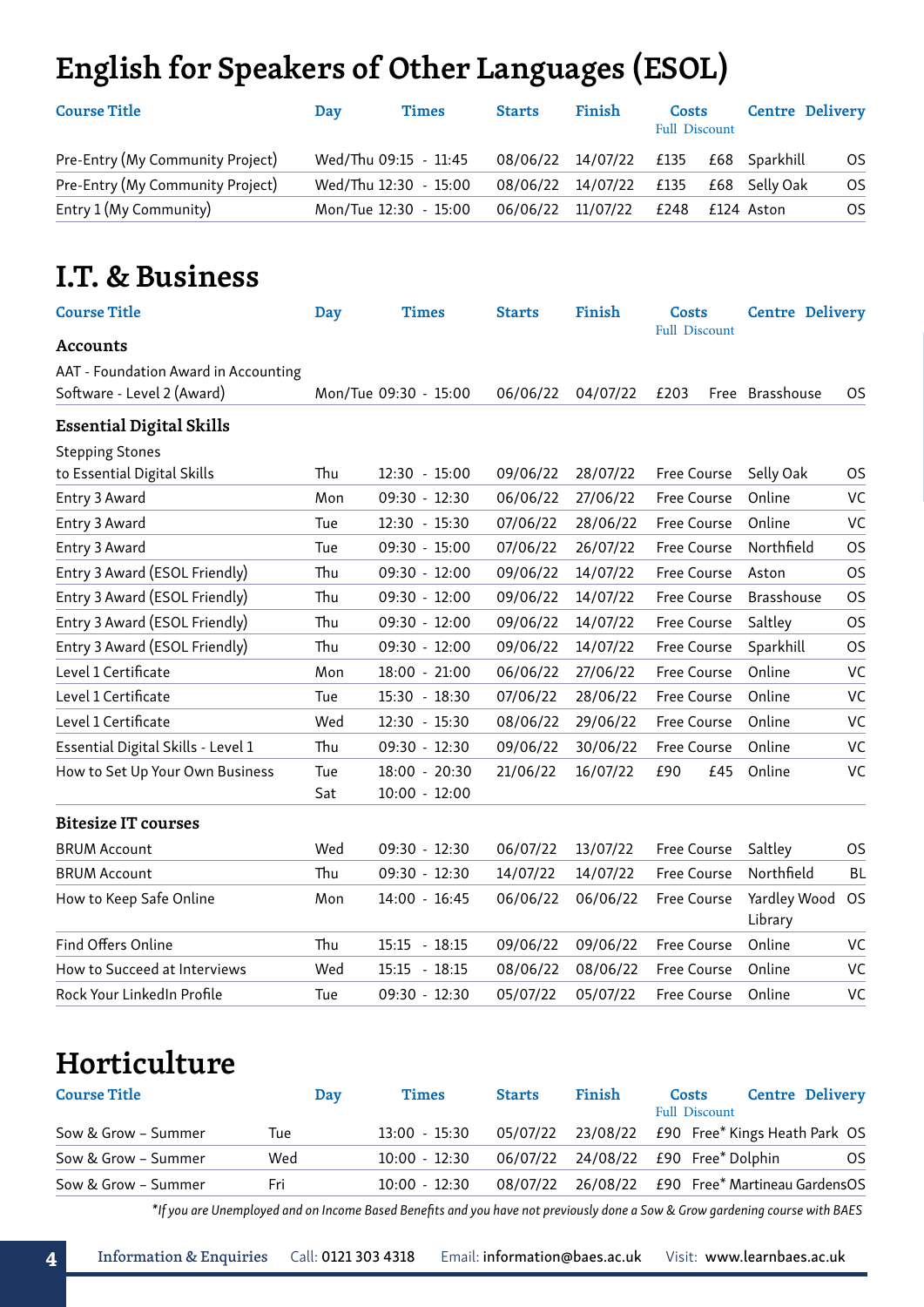

## **Train to be a Bus Driver**

## National Express: Recruiting NOW

### National Express are working in partnership with Birmingham Adult Education Service to recruit and train bus drivers.

There are 200 full and part-time driving vacancies currently available across nine depots in the West Midlands. On successful completion of our training course there is a guaranteed job interview.

#### Course details

You will need to attend our course to make sure you have the skills you'll need. As part of the training course you will gain the following qualifications and knowledge:

Qualifications: Health & Safety - Level 1 (NCFE), Customer Service - Entry 3 (Pearson)

Workskills: Completing a job application form, organisational, time-keeping and employability skills.

#### Working for National Express - Pay rates / Incentives

Salary starts at £9.90 p/h during your training period (this lasts between 8-10 weeks). When qualified the salary is £10.87 for two years then will increase to £12.16.

Free travel on buses for each person and wife or partner. Free National Express coach trips for you and 50% discount for your wife or partner. DBS checks will be carried out and paid for by National Express.

#### Venue: Brasshouse Language Centre,

1st Floor Library of Birmingham, Centenary Square, B1 2ND Initial Assessment: Wednesday 1 June 2022, 09:30 – 12:00 Course Dates: Monday 6 June 2022 - Friday 17 June 2022 Days & Times: Monday – Friday, 09:30 – 15:00

#### Interested? Want to book a place

For more information and to book an assessment call Jo Gayle on 07892 785231 or email information@baes.ac.uk

#### **Eligibility**

**Mact Midland** 

**YXIS DXII** 

Aged over 19 (on 31/08/21) Full Driving Licence and have no more than 6 points, or have ever been banned from driving. Lived in the UK / EU for 3 years Available to attend all of the course

## Birmingham Adult Education Service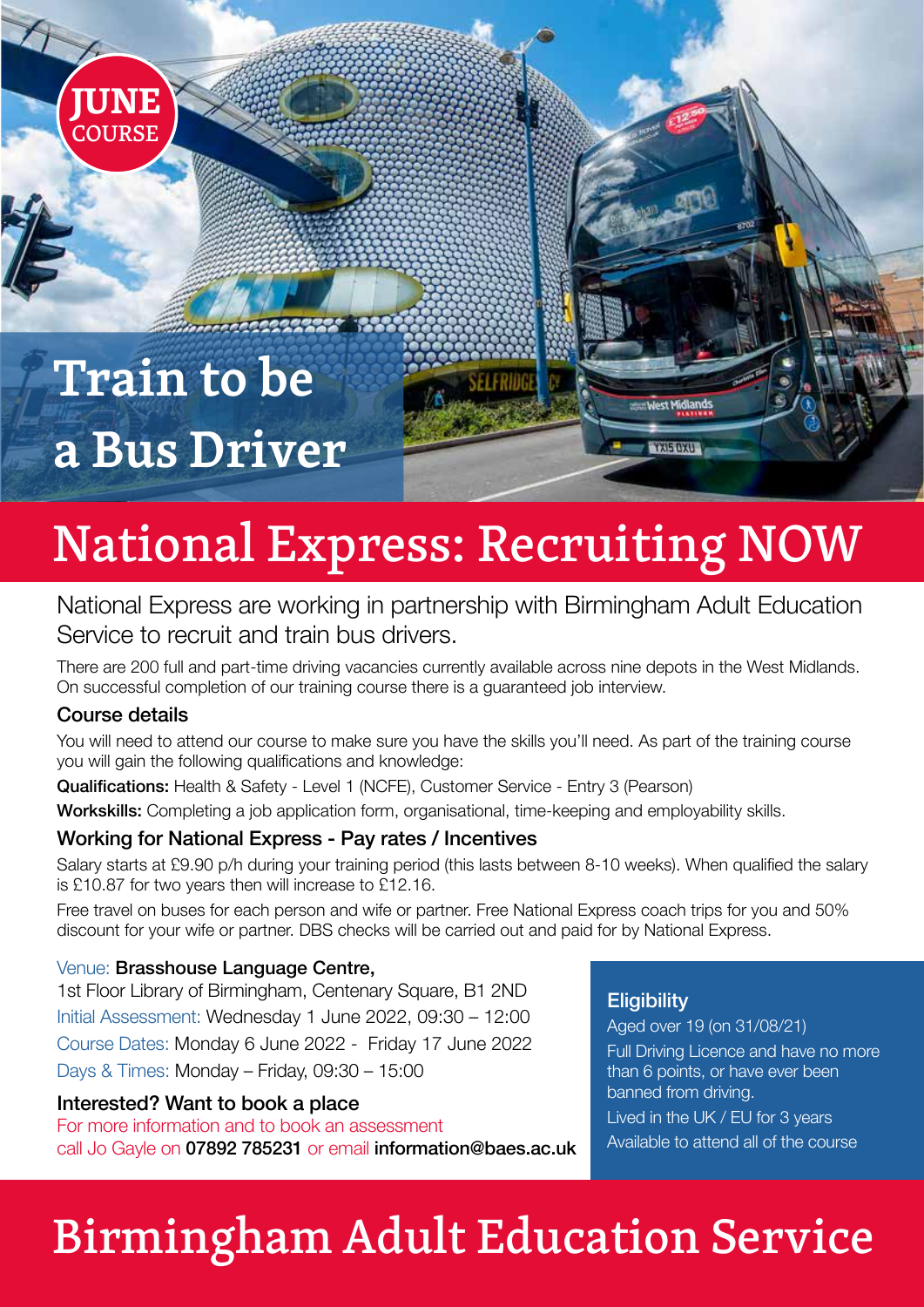## **Route to Work: Employment Workshops**

### **Do you need a bit of help to find your way into employment?**

Looking for work? Keep missing out at job interviews? Or not even getting your foot in the door? Our Route to Work programme is our exciting new initiative to help you get the skills and know-how to return to employment or change career.

Our workskills team have developed a comprehensive range of workshops that will help you to fill any gaps you may have in the application process and build your confidence to help you be successful at interview.

#### **How do I book a place?**

Course information about our latest workshops is available on our website. Please go to the *Route to Work* page at https://bit.ly/BAES\_RTW\_web

You can book a place by going to https://bit.ly/BAES\_RTW\_if and filling in an Expression of Interest form. You will be emailed back on the same email address you gave us to confirm your place. This may take a few days.

#### **Deciding on the Right Job and Identifying Skills - 1hr Course**

Not sure what you want to do? Then this workshop will help you look at what type of work best suits you and your situation. We don't always recognise our skills and qualities. We can help you identify the skills and qualities that you have gained through daily life and work-related experience. This workshop will highlight the top skills employers want today and how all these skills relate to a typical job description.

| Day      | Time                   | <b>Date</b> | <b>Method of Delivery</b>                | Day      | Time                   | Date     | <b>Method of Delivery</b>                |
|----------|------------------------|-------------|------------------------------------------|----------|------------------------|----------|------------------------------------------|
| Monday   |                        |             | 09:00 - 10:00 06/06/22 Virtual Classroom | Monday   |                        |          | 09:00 - 10:00 04/07/22 Virtual Classroom |
| Thursday |                        |             | 09:00 - 10:00 09/06/22 Virtual Classroom | Thursday | 09:00 - 10:00          | 07/07/22 | Virtual Classroom                        |
| Monday   | 09:00 - 10:00 13/06/22 |             | Virtual Classroom                        | Monday   | 09:00 - 10:00 11/07/22 |          | Virtual Classroom                        |
| Thursday | 09:00 - 10:00          | 16/06/22    | Virtual Classroom                        | Thursday | $09:00 - 10:00$        | 14/07/22 | Virtual Classroom                        |

#### **Looking for Work - 1hr Course**

Need some help navigating all the different job-search websites? Not sure where to begin? Then we will help you to search job websites quickly by using key words to make your search more targeted. We will help you think about other ways to find work, particularly if you want to be self-employed.

| Day      | Time | Date | <b>Method of Delivery</b>                  | Dav      | Time | Date | <b>Method of Delivery</b>                |
|----------|------|------|--------------------------------------------|----------|------|------|------------------------------------------|
| Thursday |      |      | 10:15 - 11:15 09/06/22 Virtual Classroom   | Thursday |      |      | 10:15 - 11:15 07/07/22 Virtual Classroom |
| Thursday |      |      | 10:15 - 11:15  16/06/22  Virtual Classroom | Thursday |      |      | 10:15 - 11:15 14/07/22 Virtual Classroom |

#### **Curriculum Vitae (CV) Writing - 2hr Course**

Your CV is the document that could get you that all-important interview. We will help you to develop a brand-new CV or to amend your existing one ensuring it is short and focussed. The workshop will support you to include the correct information which highlights your achievements and experience effectively.

| Day       | Time                              | Date | <b>Method of Delivery</b>                | Day       | Time                              | Date | <b>Method of Delivery</b>                |
|-----------|-----------------------------------|------|------------------------------------------|-----------|-----------------------------------|------|------------------------------------------|
| Monday    | 09:30-12:30 06/06/22 Northfield   |      |                                          | Friday    | 18:00-21:00 10/06/22 Northfield   |      |                                          |
| Monday    |                                   |      | 12:15 - 14:15 06/06/22 Virtual Classroom | Monday    |                                   |      | 12:15 - 14:15 13/06/22 Virtual Classroom |
| Wednesday | 13:15 - 15:15 08/06/22 Brasshouse |      |                                          | Monday    |                                   |      | 12:15 - 14:15 04/07/22 Virtual Classroom |
| Tuesday   | 09:30-12:30 07/06/22 Northfield   |      |                                          | Wednesday | 13:15 - 15:15 06/07/22 Brasshouse |      |                                          |
| Monday    | 13:00-17:00 09/06/22 Brasshouse   |      |                                          | Monday    |                                   |      | 12:15 - 14:15 11/07/22 Virtual Classroom |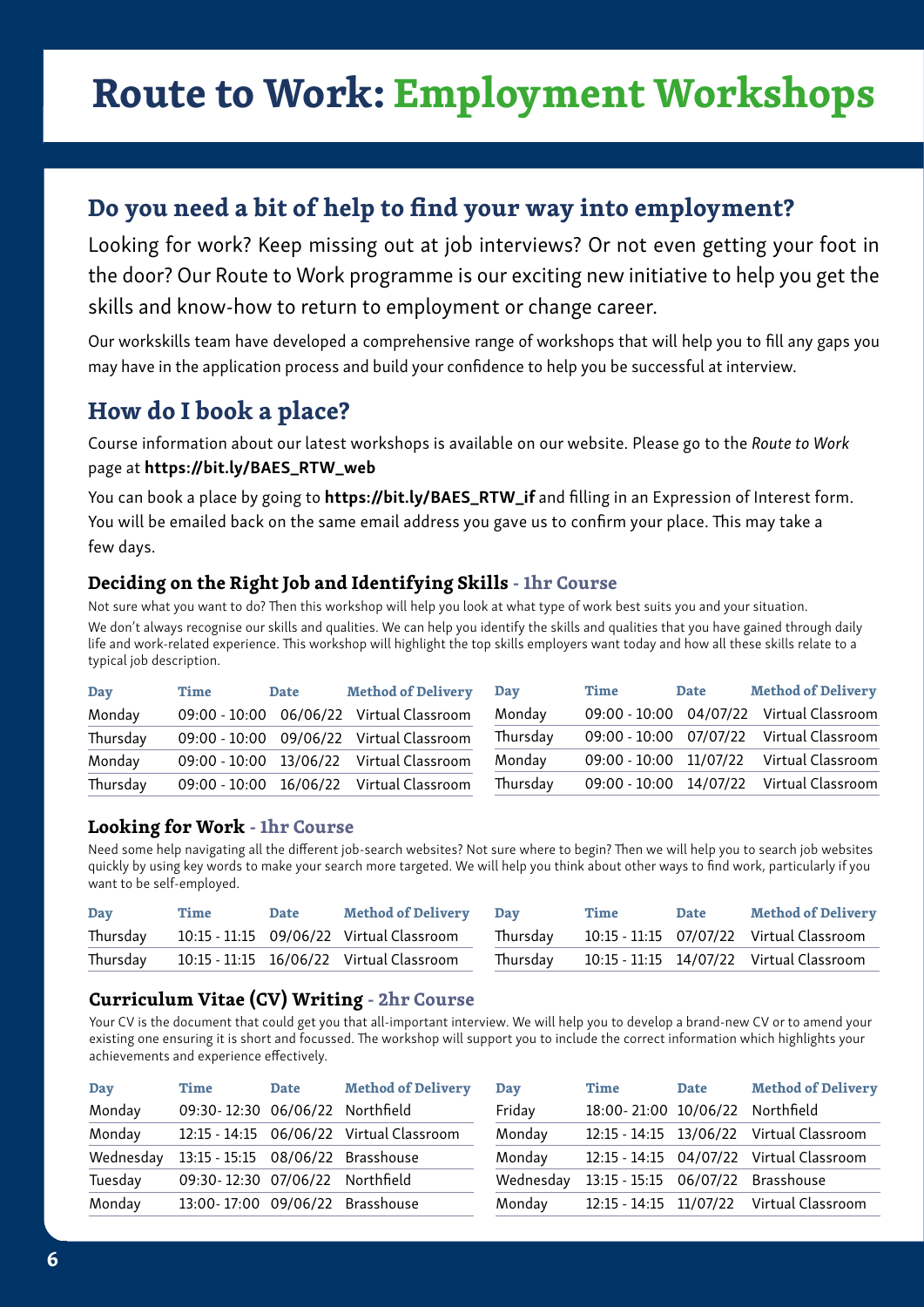

#### *WITH BIRMINGHAM ADULT EDUCATION SERVICE*

#### **Application Forms, Covering Letters and Emails - 1.5hr Course**

The key to being considered for a role is so often a good application form and an accurate covering letter or email. In this workshop, we will help you think about what information is relevant and how to express yourself using good, accurate English and in the correct style. We will focus on what to include and what to leave out and how to use the job advert to structure your content.

| Day       | Time                              | Date | <b>Method of Delivery</b>                | Dav       | Time                              | Date | <b>Method of Delivery</b> |
|-----------|-----------------------------------|------|------------------------------------------|-----------|-----------------------------------|------|---------------------------|
| Monday    |                                   |      | 10:15 - 11:45 06/06/22 Virtual Classroom | Monday    | 10:15 - 11:45 04/07/22            |      | Virtual Classroom         |
| Wednesday | 11:15 - 12:45 08/06/22 Brasshouse |      |                                          | Wednesday | 11:15 - 12:45 06/07/22 Brasshouse |      |                           |
| Thursday  |                                   |      | 11:45 - 13:15 09/06/22 Virtual Classroom | Thursday  | 11:45 - 13:15 07/07/22            |      | Virtual Classroom         |
| Monday    |                                   |      | 10:15 - 11:45 13/06/22 Virtual Classroom | Monday    | 10:15 - 11:45 11/07/22            |      | Virtual Classroom         |
| Thursday  |                                   |      | 11:45 - 13:15 16/06/22 Virtual Classroom | Thursday  | 11:45 - 13:15 14/07/22            |      | Virtual Classroom         |

#### **Personal Statements - 1hr Course**

Route

**TO WORK** 

Did you realise that the personal statement is the first thing a potential employer will see if they open your CV? It is the deciding factor in whether they keep reading. This workshop will support you to make an impact when creating a personal statement that showcases your skills and achievements.

| Day    | Time                                        | Date | <b>Method of Delivery</b>                | Dav    | Time                                        | Date | <b>Method of Delivery</b>                |
|--------|---------------------------------------------|------|------------------------------------------|--------|---------------------------------------------|------|------------------------------------------|
| Monday |                                             |      | 14:30 - 15:30 06/06/22 Virtual Classroom | Monday |                                             |      | 14:30 - 15:30 04/07/22 Virtual Classroom |
|        | Wednesday 15:30 - 16:30 08/06/22 Brasshouse |      |                                          |        | Wednesday 15:30 - 16:30 06/07/22 Brasshouse |      |                                          |
| Monday |                                             |      | 14:30 - 15:30 13/06/22 Virtual Classroom | Monday |                                             |      | 14:30 - 15:30 11/07/22 Virtual Classroom |

#### **Interview Techniques - 2hr Course**

Interviews can sometimes be stressful, whether face-to-face or virtually. However, while each interview is individual, most employers ask the same questions and you can prepare for many of them in advance. We will assist you to answer them effectively, using professional language and showing enthusiasm for the role.

| Day      | Time                                        | Date | <b>Method of Delivery</b>                | Dav      | Time                                        | Date | <b>Method of Delivery</b>                |
|----------|---------------------------------------------|------|------------------------------------------|----------|---------------------------------------------|------|------------------------------------------|
|          | Wednesday 09:00 - 11:00 08/06/22 Brasshouse |      |                                          | Thursday |                                             |      | 13:30 - 15:30 07/07/22 Virtual Classroom |
| Thursday |                                             |      | 13:30 - 15:30 09/06/22 Virtual Classroom | Thursday |                                             |      | 13:30 - 15:30 14/07/22 Virtual Classroom |
| Thursday |                                             |      | 13:30 - 15:30 16/06/22 Virtual Classroom |          | Wednesday 09:00 - 11:00 06/07/22 Brasshouse |      |                                          |

#### **Workskills (20 hour courses)**

| <b>BL</b><br>Brasshouse<br><b>OS</b><br><b>Brasshouse</b> |
|-----------------------------------------------------------|
|                                                           |
|                                                           |
| <b>OS</b>                                                 |
| BL                                                        |
| BL                                                        |
| BL                                                        |
| BL                                                        |
| <b>OS</b>                                                 |
| OS.                                                       |
| BL                                                        |
| <b>BL</b>                                                 |
| VC                                                        |
| Shard End                                                 |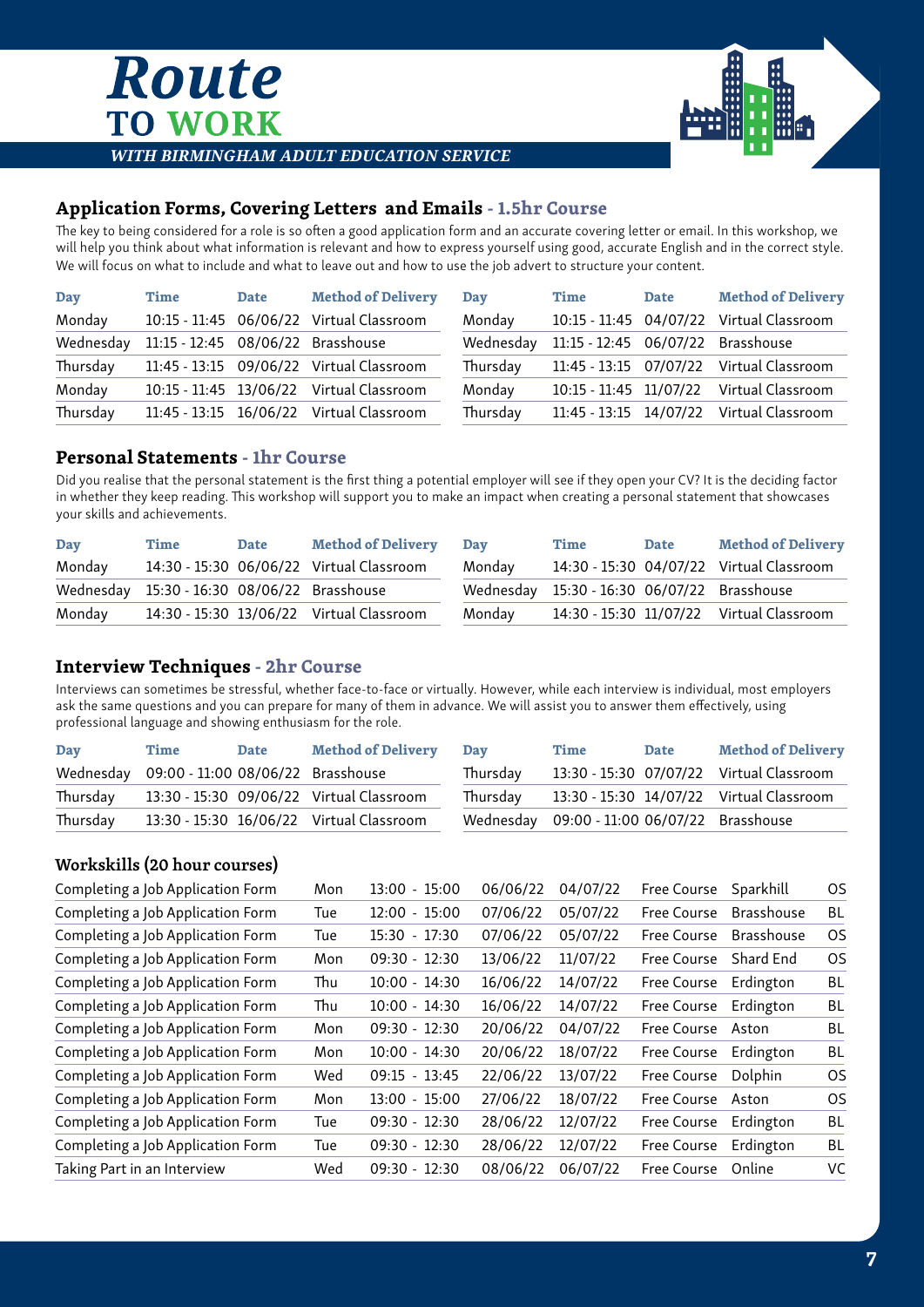

## **Preparing for work**

Birmingham Adult Education Service is working in partnership with Erdington Job Centre Plus to offer Pre-Employment Training for unemployed adults.

#### This classroom-based training programme is especially designed to support adults with health conditions / learning needs.

During this course participants will complete the following modules:

- IT Fundamentals
- Developing Resilience for Work
- Customer Service and Communication Skills
- Mock Interviews

On completion of the course a short work placement may be available. This course can also lead onto our *Route to Work* employment workshops.

Course Venue: Erdington Adult Education Service 101 Sutton New Road, Birmingham B23 6ER

Assessment / Discussion Date: 10:00- 12:00 on Wednesday 8 June 2022

Course Details: When: Fridays, 10 am - 2 pm

Starts: Friday 10 June Ends: Friday 1 July 2022 (4 weeks)

For more information or to book an assessment call Jo Gayle on 07892 785231

## Birmingham Adult Education Service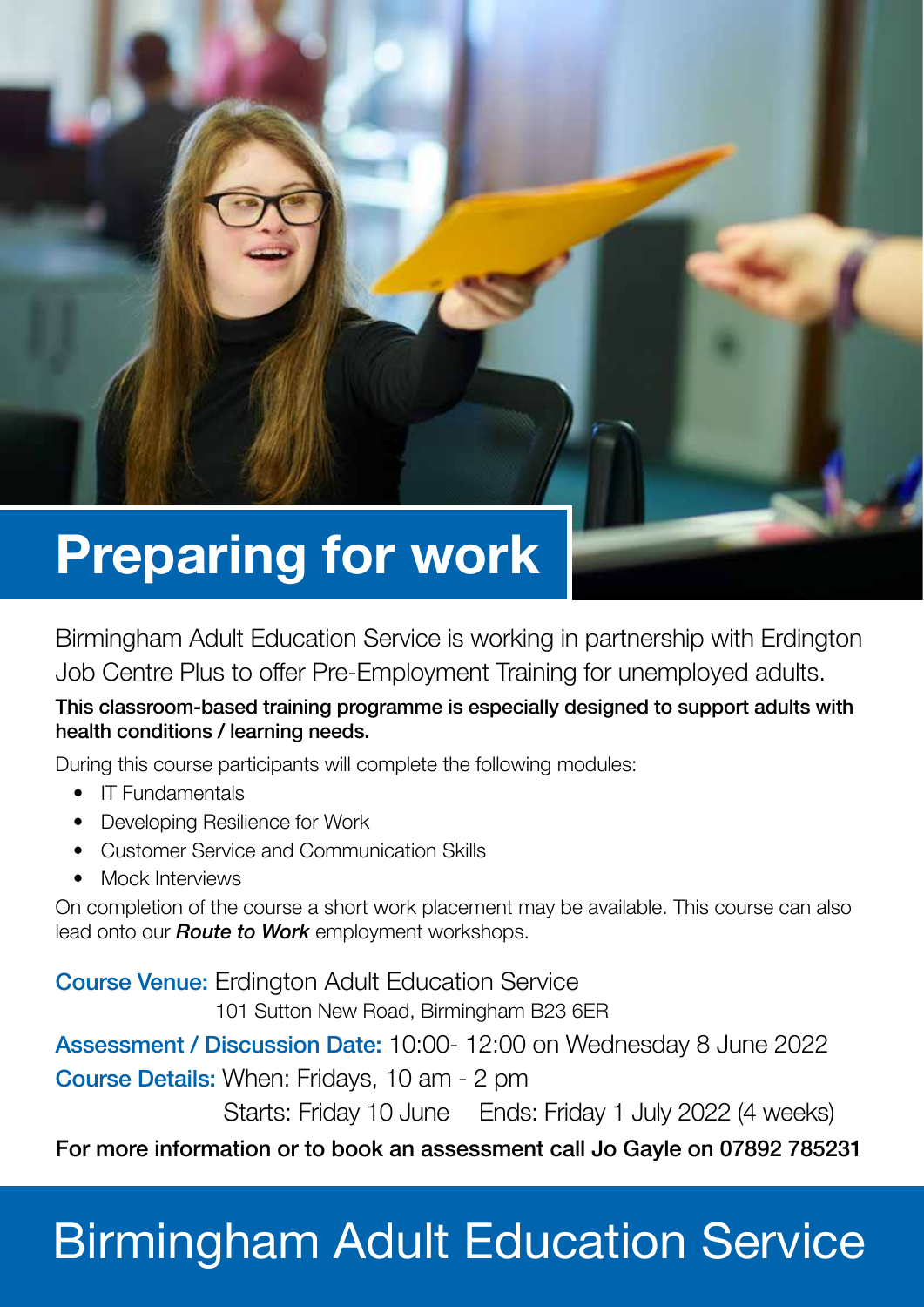### **Pre Employment Training**

| <b>Course Title</b>             | Day                                                                                                                          | <b>Times</b>    | <b>Starts</b> | Finish   | <b>Costs</b>         | <b>Centre Delivery</b>        |     |
|---------------------------------|------------------------------------------------------------------------------------------------------------------------------|-----------------|---------------|----------|----------------------|-------------------------------|-----|
| <b>Commonwealth Games</b>       |                                                                                                                              |                 |               |          |                      |                               |     |
| Housekeeping & Cleaning         | M/Tu/W/Th/F                                                                                                                  | $09:30 - 15:00$ | 06/06/22      | 17/06/22 | <b>Free Course</b>   | <b>Brasshouse</b>             | OS. |
| Hospitality                     | M/Tu/W/Th/F                                                                                                                  | $09:30 - 15:00$ | 20/06/22      | 01/07/22 | Free Course          | <b>Brasshouse</b>             | OS. |
| Construction                    |                                                                                                                              |                 |               |          |                      |                               |     |
| Pathway to Construction         | M/Tu/W/Th                                                                                                                    | $09:30 - 15:00$ | 20/06/22      | 01/07/22 | Free Course          | <b>Brasshouse</b>             | OS. |
| Driving Jobs (National Express) |                                                                                                                              |                 |               |          |                      |                               |     |
| Train to be a bus driver        | M/Tu/W/Th/F                                                                                                                  | $09:30 - 15:00$ | 07/06/22      | 17/06/22 | <b>Free Course</b>   | <b>Brasshouse</b>             | OS. |
| Train to be a bus driver        | M/Tu/W/Th/F                                                                                                                  | $09:30 - 15:00$ | 28/06/22      | 08/07/22 | <b>Free Course</b>   | <b>Brasshouse</b>             | OS  |
| Train to be a bus driver        | M/Tu/W/Th/F                                                                                                                  | $09:30 - 15:00$ | 19/07/22      | 29/07/22 | <b>Free Course</b>   | <b>Brasshouse</b>             | OS. |
| Horticulture                    |                                                                                                                              |                 |               |          |                      |                               |     |
| Sow & Grow - Summer             | Tue                                                                                                                          | $13:00 - 15:30$ | 05/07/22      | 23/08/22 |                      | £90 Free* Kings Heath Park OS |     |
| Sow & Grow - Summer             | Wed                                                                                                                          | $10:00 - 12:30$ | 06/07/22      | 24/08/22 | Free* Dolphin<br>£90 |                               | OS. |
| Sow & Grow - Summer             | Fri                                                                                                                          | $10:00 - 12:30$ | 08/07/22      | 26/08/22 |                      | £90 Free* Martineau GardensOS |     |
|                                 | *If you are Unemployed and on Income Based Benefits and you have not previously done a Sow & Grow gardening course with BAES |                 |               |          |                      |                               |     |
| SEND Employment Stille          |                                                                                                                              |                 |               |          |                      |                               |     |

| <b>ODIVIO DIAPIO y INCHE ORINO</b> |  |  |  |                                                               |  |
|------------------------------------|--|--|--|---------------------------------------------------------------|--|
| Preparing for Work <b>Fri</b>      |  |  |  | 10:00 - 14:00  10/06/22  01/07/22  Free Course  Erdington  0S |  |
|                                    |  |  |  |                                                               |  |

## **How to join a course**

#### **Contact the Admissions Team**

The quickest and easiest way to get in touch with our admissions team is to fill in the Course Enquiry Form on our website at www.learnbaes.ac.uk

You can go directly to the form by using the weblink https://bit.ly/BAES\_Enquiry

If you prefer to ring us, please call 0121 303 4318, or contact your local centre.

Whichever method you choose, one of the admissions team will be able to arrange and book an initial assessment or, if appropriate, enrol you directly onto the course of your choice.

For the latest information please check our fees, times and venue location in this course brochure. Please note course details may need to change. Up-to-date information on when, where and how your course will be delivered and how to access your course on our Virtual Learning Environment will be confirmed with you during the assessment and enrolment process.

#### **Careers Education, Information, Advice and Guidance (CEIAG)**

If you would like to book an appointment for careers guidance, or general course information, advice and guidance - please use the online form at www.learnbaes.ac.uk/learner-services/iag-request. Alternatively, you can contact the Careers and Courses Team directly at learnerservices@baes.ac.uk

#### **Disclaimer**

BAES is committed to delivering the courses and programmes of study as described in our course brochures and website. We ensure that information contained on our website and in our publications is correct and up to date.

Every effort is taken to provide the programmes and services described, however BAES cannot always guarantee the provision of any course or service and we may need to make variations to the contents or methods of delivery of courses, to merge or combine courses, or in some circumstances discontinue courses if such action is considered to be necessary. Should we need to discontinue any courses, we will use all reasonable endeavours to provide a suitable alternative.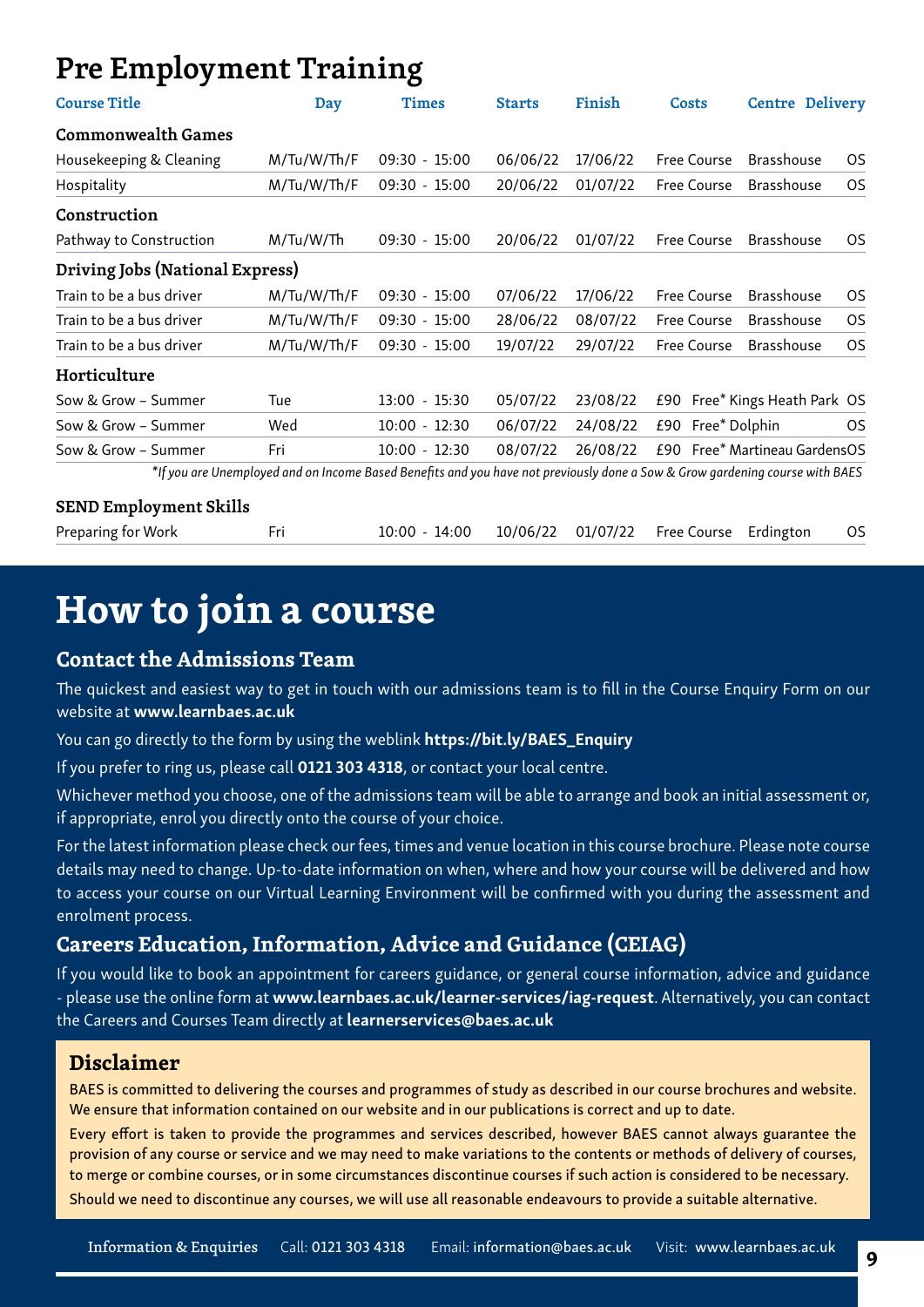

### **June** Course

**Housekeeping** and **Cleaning**

## **Not just any Summer job! Recruiting NOW**

With jobs available from 3 weeks to 3 months, make **Birmingham 2022** work for you.

#### Do you want to take advantage of the great employment opportunities that the Commonwealth Games will be bringing to Birmingham?

Join our two week course and meet the companies who are looking to recruit staff. We will make sure you have the skills and qualifications you need to get noticed.

#### Course details

As part of the training course you will learn and develop the following: Workskills: Cleaning Techniques, Health & Safety Soft Skills: Communication, Customer Service, Organisational & Employability skills Venue: Brasshouse Language Centre, 1st Floor Library of Birmingham, Centenary Square, B1 2ND Initial Assessment: Wednesday 1 June 2022, 09:30 – 12:00

Course Dates: Monday 6 June - Friday 17 June 2022

Days & Times: Monday - Friday, 09:30 – 15:00

#### Interested? Want to book your place?

For more information and to book an assessment call Jo Gayle on 07892 785231 or email information@baes.ac.uk

#### **Eligibility**

206

Aged over 19 (on 31/08/21) Lived in the UK / EU for 3 years Available to attend all of the course

**Birmingham Adult Education Service**







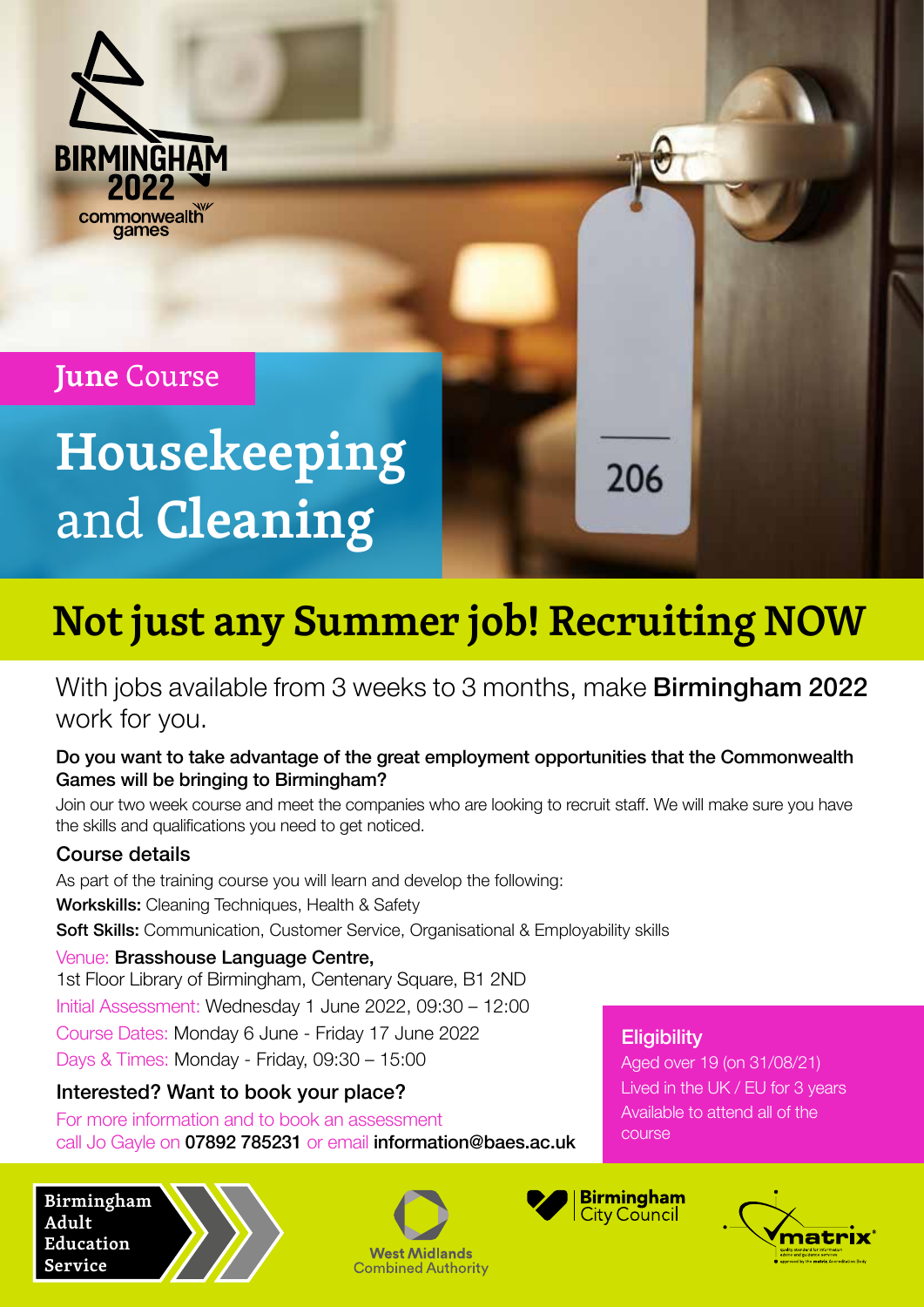## **Pathway to Construction Pathway to Construction June Course**

 $B = \frac{1}{2}$ 

## Gain the knowledge required to get your Construction Skills Certification Scheme (CSCS) card.

This course will include: CSCS revision support, touch-screen test and work placement, Health & Safety in a Construction Environment, Solving Work Related Problems

- Where: Brasshouse Centre at the Library of Birmingham, 1st Floor Centenary Square, off Broad Street, Birmingham B1 2ND
- Initial Assessment: Wednesday 15 June 2022
- Starts: Monday 20 June 2022 Ends: Friday 1 July 2022
- When: Monday to Friday
- Time: 09:30 15:00
- Costs: FREE (you must be 19+ and unemployed)

## Find out more by calling Jo Gayle on 07892 785231